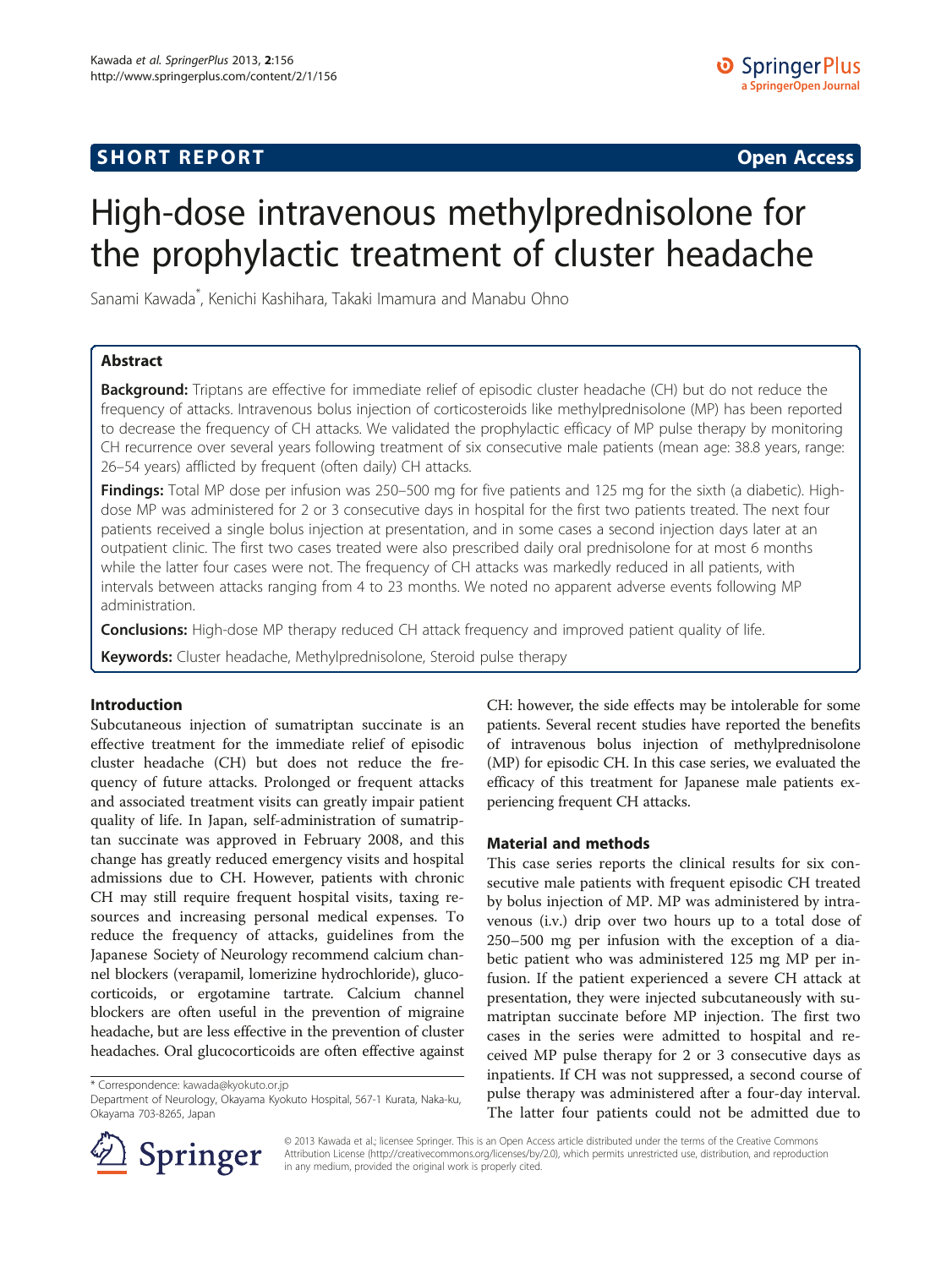work or domestic circumstances, and thus were administered a single bolus MP injection and in some cases, a second bolus injection at a later time in an outpatient department (Table 1). This study was approved by The Ethics Committee of Okayama Kyokuto Hospital and informed consent was obtained from all subjects prior to the study.

# Results

At presentation, all six patients reported daily CH attacks that required subcutaneous injection of sumatriptan succinate and (or) inhalation of pure oxygen. These therapies were effective, but the frequent attacks seriously disrupted quality of life. The MP pulse therapy regimens used on initial presentation, the times of recurrence, and oral prednisolone regimens are presented in Table. In all cases, CH attack frequency was markedly reduced following MP therapy and no patient reported severe CH for at least four months after treatment. Case 1 relapsed thrice and was treated as an inpatient except on the fourth occasion. Case 2 reported no headache for two days after the first trial of MP pulse administration (one injection per day for three consecutive days): however, he suffered from severe headache again on the sixth day of admission and was administered another series of injections. Case 2 relapsed only twice, although 3 or 4 non-consecutive high-dose bolus injections were required on each recurrence. The other four cases were

|  |  | Table 1 Cluster headache attacks and steroid theraphy |  |  |  |  |
|--|--|-------------------------------------------------------|--|--|--|--|
|--|--|-------------------------------------------------------|--|--|--|--|

never hospitalized. Three of these four patients relapsed only once (6, 7, and 11 months after initial treatment) and were treated by a single bolus injection of MP each time. Case 4 relapsed four times, but also required only a single bolus injection each time, and each treatment required only a half-day absence from work. We noted no adverse events following steroid pulse therapy, such as gastrointestinal bleeding or psychiatric symptoms, and the diabetic patient (Case 5) demonstrated no loss of glucose control.

# **Discussion**

Cluster headaches afflict 0.07-0. 09% of the population, and the incidence is 9.8 events/million person-years Swanson et al. ([1994\)](#page-3-0). The prevalence of CH is 5–9 times higher in men, and indeed all patients in this case series were men. Cluster headache is a rare disease but symptom severity precludes placebo-controlled studies. Therefore, therapeutic regimens are inconsistent across institutions and countries. According to the Japanese guidelines for chronic headache, triptans or oxygen inhalation is the first-line therapy for acute CH attacks, and most patients respond well to either treatment. However, it is recommended that inhalation of 100% oxygen be initiated within 10 minutes of attack onset, making this treatment option impractical for patients with unpredictable CH. Subcutaneous sumatriptan injection is effective and Japanese approval of self-injection

| Case | Age | Sex  | Intervals between CH attacks<br>(months) | Methylprednisolone dose<br>(intravenous) | <b>Admission</b> | Prednisolone dose and duration<br>(daily oral) |
|------|-----|------|------------------------------------------|------------------------------------------|------------------|------------------------------------------------|
|      | 54  | Male | Initial presentation                     | 250 mg (Days 1 and 2)                    | Yes              | 10 mg, 90 days                                 |
|      |     |      | 4                                        | 250 mg (Days 1-3)                        | Yes              | none                                           |
|      |     |      | 4                                        | 250 mg (Days 1 and 2)                    | Yes              | 5 mg, 60 days                                  |
|      |     |      | 5                                        | 250 mg (Day 1)                           | No               | 5 mg, 180 days                                 |
| 2    | 33  | Male | Initial presentation                     | 250 mg (Days 1-3, 7-9)                   | Yes              | 20 mg, 10 days                                 |
|      |     |      | 23                                       | 250 mg (Days 1 and 9) + 500 mg (Day 4)   | No               | 15 mg, 30 days                                 |
|      |     |      | 11                                       | 500 mg (Days 1, 7, 11, and 13)           | No               | 10 mg, 40 days                                 |
| 3    | 33  | Male | Initial presentation                     | 250 mg (Day 1) + 500 mg (Day 18)         | No               | none                                           |
|      |     |      | 6                                        | 250 mg (Day 1)                           | No               | none                                           |
| 4    | 38  | Male | Initial presentation                     | 250 mg (Day 1)                           | No               | none                                           |
|      |     |      | 11                                       | 250 mg (Day 1)                           | No               | none                                           |
|      |     |      | 7                                        | 250 mg (Day 1)                           | No               | none                                           |
|      |     |      | 5                                        | 250 mg (Day 1)                           | No               | none                                           |
|      |     |      | 7                                        | 250 mg (Day 1)                           | No               | none                                           |
| 5    | 49  | Male | Initial presentation                     | 125 mg (Days 1 and 44)                   | No               | none                                           |
|      |     |      | 7                                        | 125 mg (Day 1)                           | No               | none                                           |
| 6    | 26  | Male | Initial presentation                     | 500 mg (Day 1)                           | No               | none                                           |
|      |     |      | 11                                       | 500 mg (Day 1)                           | No               | none                                           |

Day 1: the 1<sup>st</sup> day of MP injection during one CH attack.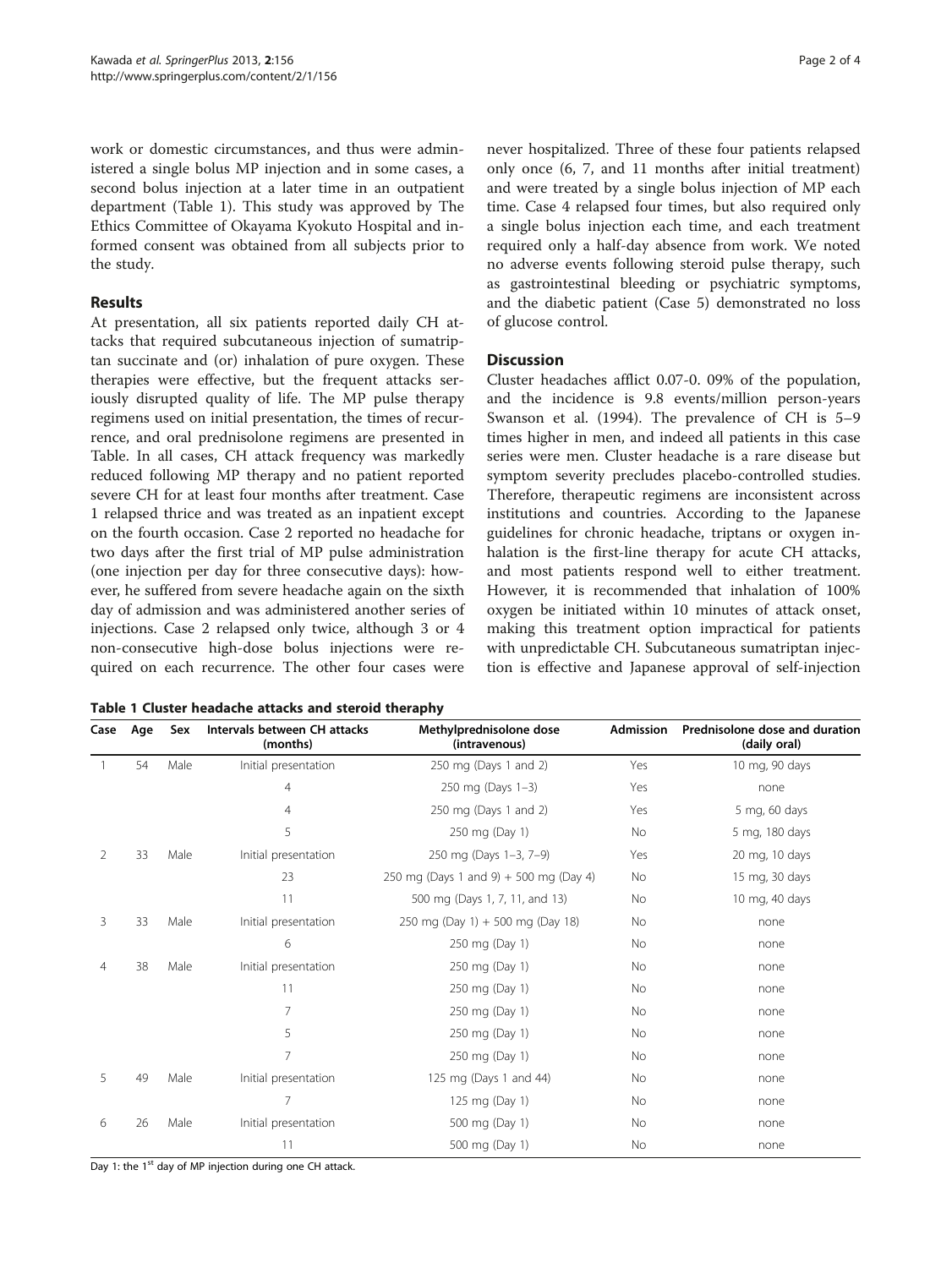(December 2007) has reduced hospital visits due to CH. Intranasal sumatriptan and oral zolmitriptan (intranasal zolmitriptan is not yet approved in Japan) are also effective for patients that cannot self-inject sumatriptan. Intranasal lidocaine or cocaine is also effective but rarely used in Japan.

During active CH periods, severe headaches occur almost daily, interfering with work or school and presenting patients with a significant financial burden for drugs or oxygen. Prophylactic therapy would thus greatly improve quality of life, relieve financial hardship, and save medical resources. The guidelines from the Japanese Society of Neurology recommend ergotamine, calciumchannel blockers, or corticosteroids for prophylaxis at the beginning of a cluster period, although the efficacy of these treatments is highly variable. Double-blind trials have demonstrated the effectiveness of verapamil, but bradycardia and heart block are serious risks. Although lomerizine has less severe cardiovascular side effects and is useful for migraine, there is currently no evidence that lomerizine is an effective prophylactic treatment for CH. Moreover, there are no double-blind placebo-controlled studies of corticosteroid efficacy: nonetheless, corticosteroids have been used for rapid CH control for more than 60 years Horton ([1952\)](#page-3-0). Oral and intravenous corticosteroids may be beneficial Ashkenazi & Schwedt (2011); Shapiro ([2005\)](#page-3-0). For oral administration, daily 40–80 mg prednisolone with gradual reduction over 10 days or longer is recommended Couch & Ziegler (1978).

There are few reports on the efficacy of intravenous steroid infusion Reija et al. ([1998\)](#page-3-0); Cianchetti et al. (1998); Mir et al. [\(2003](#page-3-0)); Antonaci et al. (2005). Reija et al. [\(1998](#page-3-0)) reported a series of 18 episodic CH patients treated with 16 mg dexamethasone (i.v.) tapering off after 15 days. On this cohort, 17 patients showed reduced CH attack frequency Reija et al. [\(1998](#page-3-0)). Cianchetti et al. (1998) reported a single case with chronic CH who showed no response to two weeks of daily 100 mg prednisone but responded dramatically to single 500 mg doses of intravenous MP Cianchetti et al. (1998). Mir et al. [\(2003\)](#page-3-0) treated 14 episodic CH patients with 250 mg intravenous MP on three consecutive days, followed by 90 mg oral prednisone with gradual tapering over 4 weeks, and reported superior results compared to previous treatments Mir et al. ([2003](#page-3-0)). Finally, Antonaci et al. (2005) treated 13 episodic CH patients with 30 mg/kg intravenous MP on the eighth day of the active CH period and reported significantly reduced attack frequency in all patients, whereas three patients experienced complete headache remission Antonaci et al. (2005).

The therapeutic benefits of corticosteroids may stem, at least in part, from anti-inflammatory effects because inflammation may play an important role in the onset and exacerbation of CH Hannerz ([1991](#page-3-0)). Orbital phlebography

and gallium single photon emission computerized tomography revealed inflammation in the cavernous sinus ipsilateral to the CH pain side during the attack Gawel et al. ([1990](#page-3-0)); Hardebo & Ryberg [\(1989](#page-3-0)). Moreover, elevated serum concentrations of some inflammatory mediators such as haptoglobin, orosomucoid, and interleukin-I beta, have been reported during CH attacks Hannerz [\(1991](#page-3-0)); Martelletti et al. ([1993\)](#page-3-0). Several investigations have reported elevated baseline plasma cortisol levels during CH attacks Waldenlind et al. [\(1987](#page-3-0)); Leone et al. [\(1995](#page-3-0)); Strittmatter et al. [\(1996](#page-3-0)). In addition to cortisol, testosterone and melatonin may also be linked to the pathogenesis of CH Stillman ([2006](#page-3-0)). Positron emission tomography revealed hyperactivation in the gray matter of the ipsilateral hypothalamus during the acute pain state May et al. ([1998](#page-3-0)); Sprenger et al. ([2004\)](#page-3-0). Hypothalamic activation coupled with elevated serum cortisol suggests that episodic CH patients may have a dysfunctional hypothalamicpituitary-adrenal axis. Recently, hypothalamic deep brain stimulation (hDBS) has been used effectively to treat CH patients Magis et al. ([2012](#page-3-0)). The therapeutic mechanism of hDBS may be similar to high-dose MP injection, suppression of hypothalamic hyperactivity by negative feedback.

High-dose MP injection may produce serious side effects, including infectious diseases resulting from immunosuppression, hypertension, and elevated blood glucose: therefore, this treatment option should be used with caution (particularly as outpatient therapy) in the elderly or for patients with serious underlying diseases such as diabetes. However, MP is far less invasive than hDBS and so should be considered before hDBS. Moreover, younger patients and those without serious contraindication rarely exhibit serious side effects in response to high-dose MP. Finally, MP pulse therapy can be administered rapidly with little need for school or work absence. Thus, high-dose MP injection may be an optimal treatment for otherwise healthy active CH patients.

#### Competing interests

The authors declare that they have no competing interests.

#### Authors' contributions

KK designed the study. All authors recruited patients, and collected data. SK drafted the report. KK contributed to the review and revision of the report. All authors read and approved the final manuscript.

### Received: 21 December 2012 Accepted: 10 March 2013 Published: 11 April 2013

#### References

Antonaci F, Costa A, Candeloro E, Sjaastad O, Nappi G (2005) Single high-dose steroid treatment in episodic cluster headache. Cephalalgia 25:290–295

- Ashkenazi A, Schwedt T (2011) Cluster headache acute and prophylactic therapy. Headache 51:272–286
- Cianchetti C, Zudeas A, Marchei F (1998) High-dose intravenous methylprednisolone in cluster headache. J Neurol Nuerosug Psych 64:418
- Couch JR, Jr, Ziegler DK (1978) Prednisone therapy for cluster headache. Headache 18:219–221